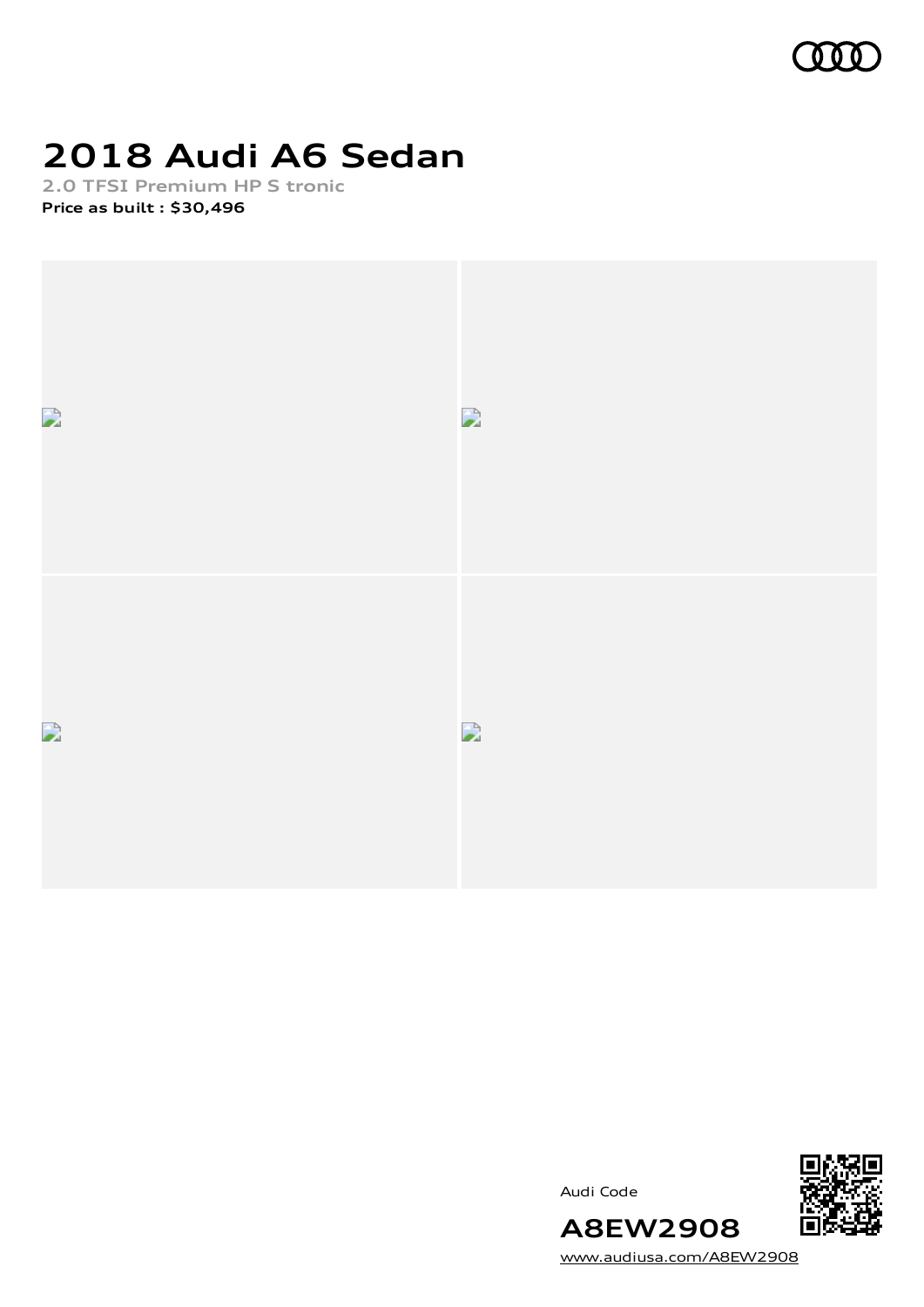## **Summary**

**Audi 2018 Audi A6 Sedan** 2.0 TFSI Premium HP S tronic

**Price as buil[t](#page-9-0)** \$30,496

#### **Exterior colour**

Ibis White

## $\overline{\phantom{a}}$

#### **Further Information**

|                 | No           |
|-----------------|--------------|
| Mileage         | 36,313 miles |
| Type of vehicle | Used car     |

**Warranty**

#### **Interior colour**

| Seats     | Nougat Brown |
|-----------|--------------|
| Dashboard | Black        |
| Carpet    | Black        |
| Headliner | Lunar Silver |

#### **Audi Code** A8EW2908

**Your configuration on www.audiusa.com** [www.audiusa.com/A8EW2908](https://www.audiusa.com/A8EW2908)

**Commission number** a90b91a60a0e09b0652d

### **Technical Specifications**

| Engine type                  | Four-cylinder                                 |
|------------------------------|-----------------------------------------------|
| stroke                       | Displacement/Bore and 1,984/82.5 x 92.8 cc/mm |
| Torque                       | 273 @ 1,600 - 4,500 lb-ft@rpm                 |
| Top track speed              | 130 mph mph $1$                               |
| Acceleration (0 - 60<br>mph) | 6.7 seconds seconds                           |
| Recommended fuel             | Premium                                       |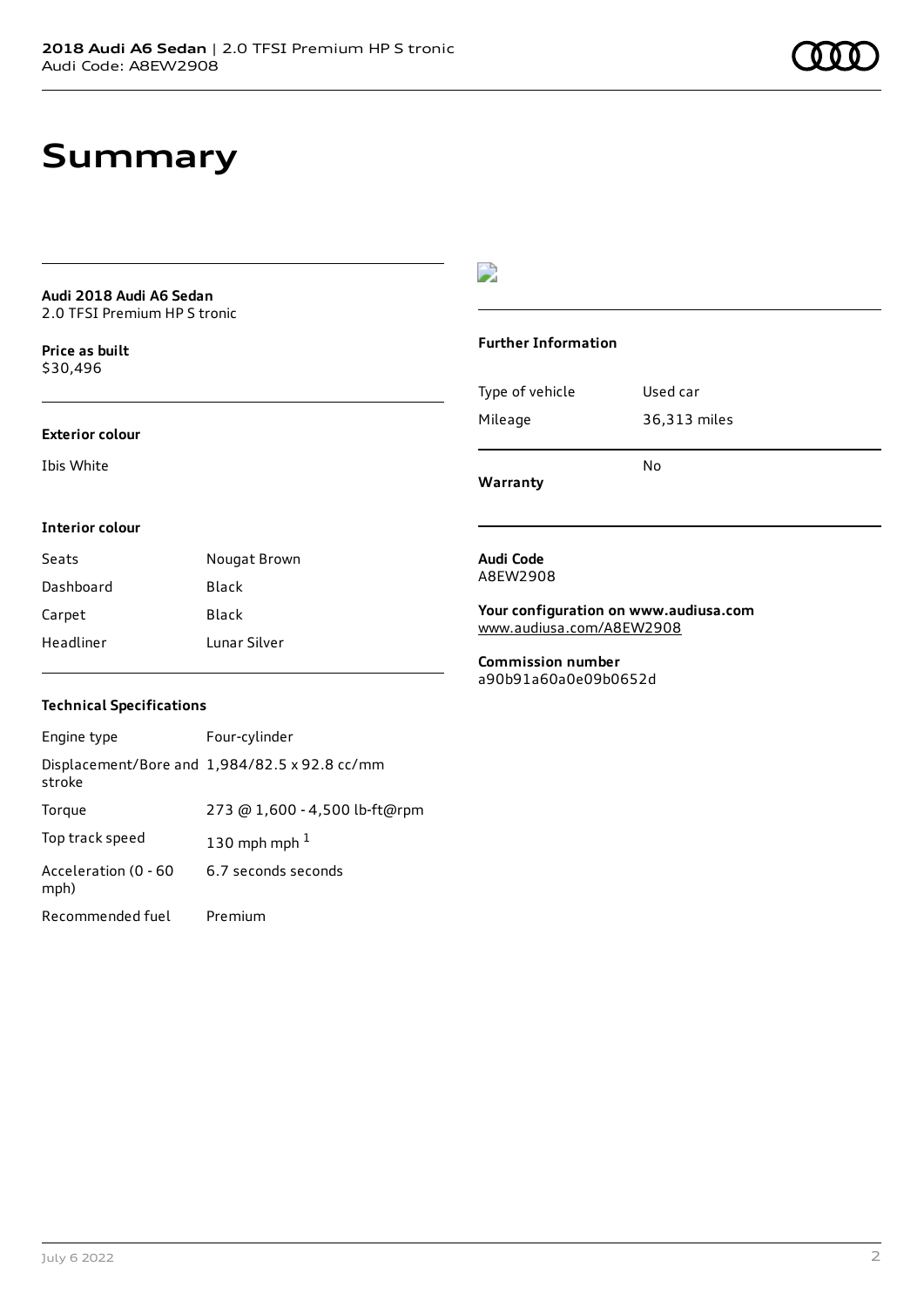## **Standard features**

### **Safety and Security**

| 4UH             | Driver and front-passenger advanced airbags<br>and knee airbags   |
|-----------------|-------------------------------------------------------------------|
| 1 A S           | Electronic Stability Control (ESC) with<br>traction control (ASR) |
| UH1             | Electromechanical parking brake                                   |
| 8T1             | Cruise control with coast, resume and<br>accelerate features      |
| VC <sub>2</sub> | Garage door opener (HomeLink®)                                    |
| 6Y2             | Top speed electronically limited to 155 mph                       |
| QZ7             | Electromechanical power steering                                  |
| 7K6             | Tire-pressure monitoring system                                   |
| 4X3             | Front thorax side airbags and Sideguard®<br>head curtain airbags  |
| 413             | Audi advanced key-keyless start, stop and<br>entry                |
| 3B7             | Lower Anchors and Tethers for Children<br>(LATCH) in rear seats   |

### **Exterior**

| 0PO             | Dual exhaust outlets with chrome tips                                       |
|-----------------|-----------------------------------------------------------------------------|
| 6XM             | Power-adjustable, auto-dimming, heated<br>exterior side mirrors with memory |
| 1S1             | Tool kit and car jack                                                       |
| 1 B A           | Dynamic suspension system                                                   |
| 8TH             | Xenon plus                                                                  |
| 803             | Automatic headlights                                                        |
| HL <sub>2</sub> | 18" 245/45 all-season tires                                                 |
| 8SL             | LED taillights                                                              |
| VW5             | Dual-pane acoustic glass for front side<br>windows                          |

### **Exterior**

| 0NB | S line <sup>®</sup> fender badge      |
|-----|---------------------------------------|
| 47B | Aluminum trim around exterior windows |
| CB5 | 18" 10-V-spoke design wheels          |

### **Interior**

| QE1 | Storage package                                                      |
|-----|----------------------------------------------------------------------|
| 3FE | Sunroof                                                              |
| 7M8 | Aluminum door sill inlays with S line®<br>badging                    |
| 6N1 | Cloth headliner                                                      |
| 9AK | Dual-zone automatic climate control                                  |
| 4L6 | Auto-dimming interior rear view mirror                               |
| QQ1 | LED interior lighting package                                        |
| 1XX | Three-spoke multifunction sport steering<br>wheel with shift paddles |
| 2C5 | Manual tilt and telescopic adjustable<br>steering column             |
| 6E3 | Front center armrest                                                 |
| 7F9 | Leather-wrapped gear selector                                        |
| 4E2 | Electric tailgate/trunk lid release from inside                      |
| 3NZ | Split folding 60/40 rear seatbacks with pass-<br>through             |
| 7HA | Cloth interior on doors                                              |
| N1F | Leather seating surfaces                                             |
| 4A3 | <b>Heated front seats</b>                                            |
| 5MG | Dark Brown Walnut Wood inlays                                        |
|     |                                                                      |

## **(1/2)**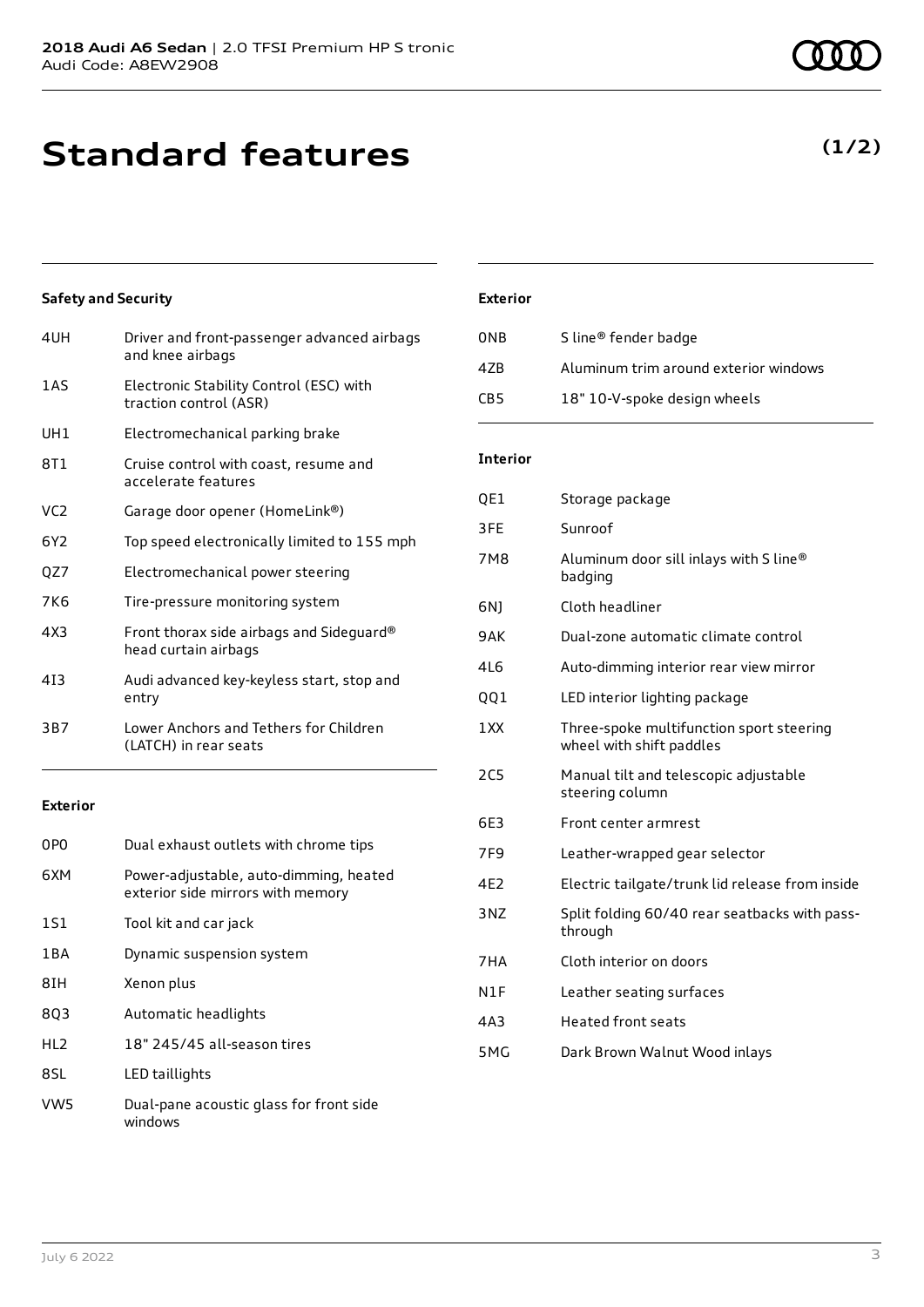## **Infotainment and Driver Assistance**

subscription

| U]1             | $MMI®$ touch with handwriting-recognition<br>technology                                                   |
|-----------------|-----------------------------------------------------------------------------------------------------------|
| 7X2.            | Parking system plus                                                                                       |
| 7W1             | Audi pre sense® basic                                                                                     |
| UI <sub>2</sub> | Audi smartphone interface including Apple<br>CarPlay™ and Google™ Android Auto™ for<br>compatible devices |
| KA <sub>2</sub> | Rear view camera                                                                                          |
| 9VD             | Audi sound system                                                                                         |
| 908             | 7.0" color driver information system                                                                      |
| 7UG             | MMI® Navigation plus                                                                                      |
| I8H             | MMI® Radio plus with ten speakers and<br>single CD player with MP3 playback capability                    |
| QV3             | Sirius XM® Satellite Radio                                                                                |
| 9ZK             | Audi connect <sup>®</sup> with six-month trial                                                            |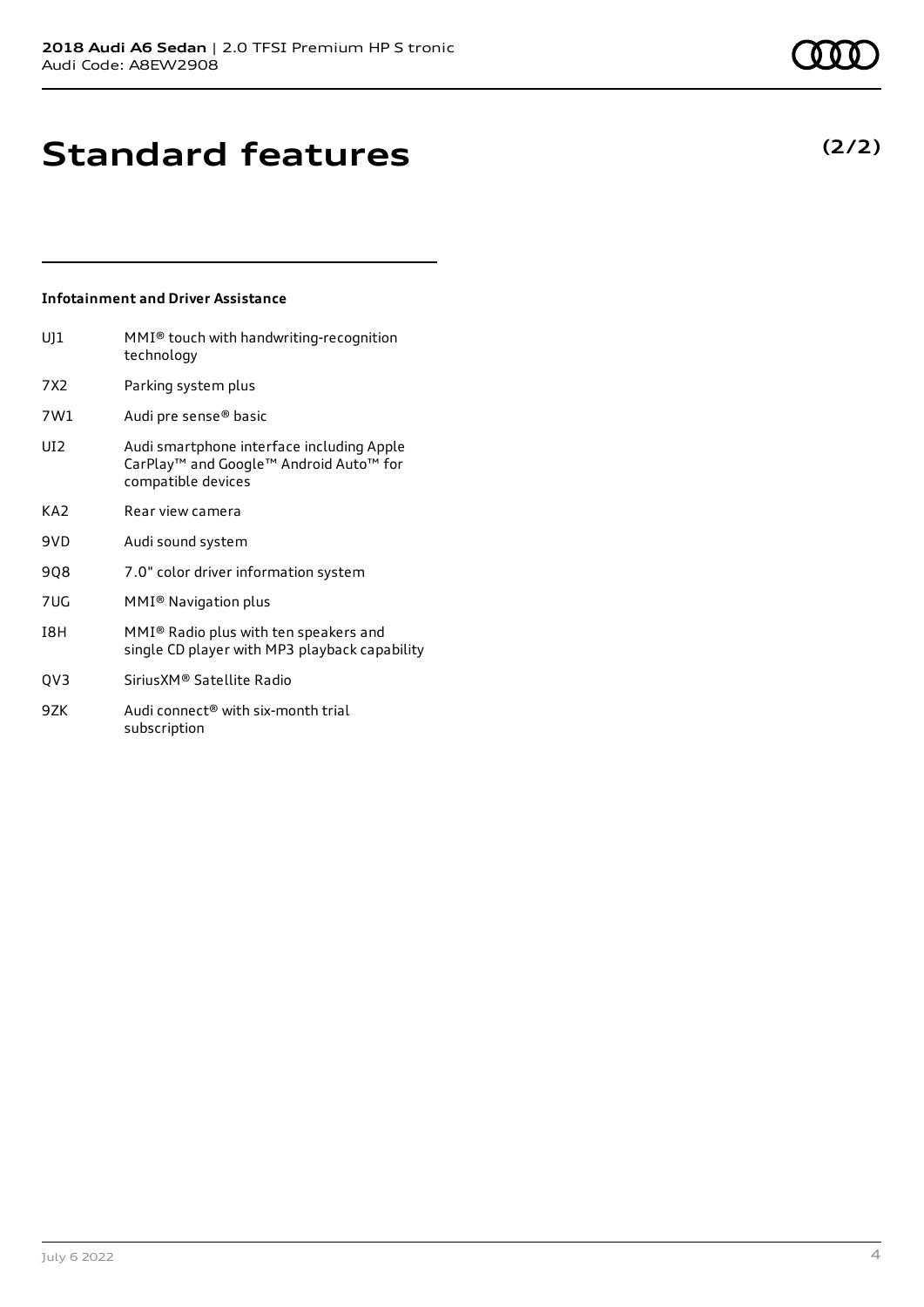## **Dealer remarks**

2018 Audi A6 2.0T FrontTrak MMI NAVIGATION, SIRIUS SATELLITE RADIO, CUSTOMER BOUGHT HERE & SERVICED HERE, BACK UP CAMERA, PANORAMIC SUNROOF, S LINE PACKAGE, APPLE CAR PLAY, ANDROID AUTO, Atlas Beige Leather, 10 Speakers, 4-Wheel Disc Brakes, ABS brakes, Air Conditioning, AM/FM radio: SiriusXM, Anti-whiplash front head restraints, Apple CarPlay & Android Auto, Audi Connect w/Online Services, Auto-dimming door mirrors, Automatic temperature control, Bumpers: body-color, CD player, Compass, Dual front impact airbags, Front dual zone A/C, Heated door mirrors, HVAC memory, Illuminated entry, Leather Shift Knob, Leather steering wheel, Memory seat, Panic alarm, Power door mirrors, Power driver seat, Power steering, Power windows, Radio data system, Radio: Audi MMI Navigation Plus w/MMI Touch, Rear air conditioning, Rear window defroster, Remote keyless entry, Security system, Speed control, Steering wheel mounted audio controls, Turn signal indicator mirrors, USB Audi Music Interface.

CARFAX One-Owner. Clean CARFAX. Odometer is 965 miles below market average! 25/34 City/Highway MPG

Vehicle pricing includes all offers and incentives. Sales tax, registration fees, dealer installed options, reconditioning costs, \$1,095 vehicle protection package and \$999 dealer fee not included in all vehicle prices shown and must be paid by the purchaser. While great effort is made to ensure the accuracy of the information on this site, errors do occur so please verify information with a customer service rep.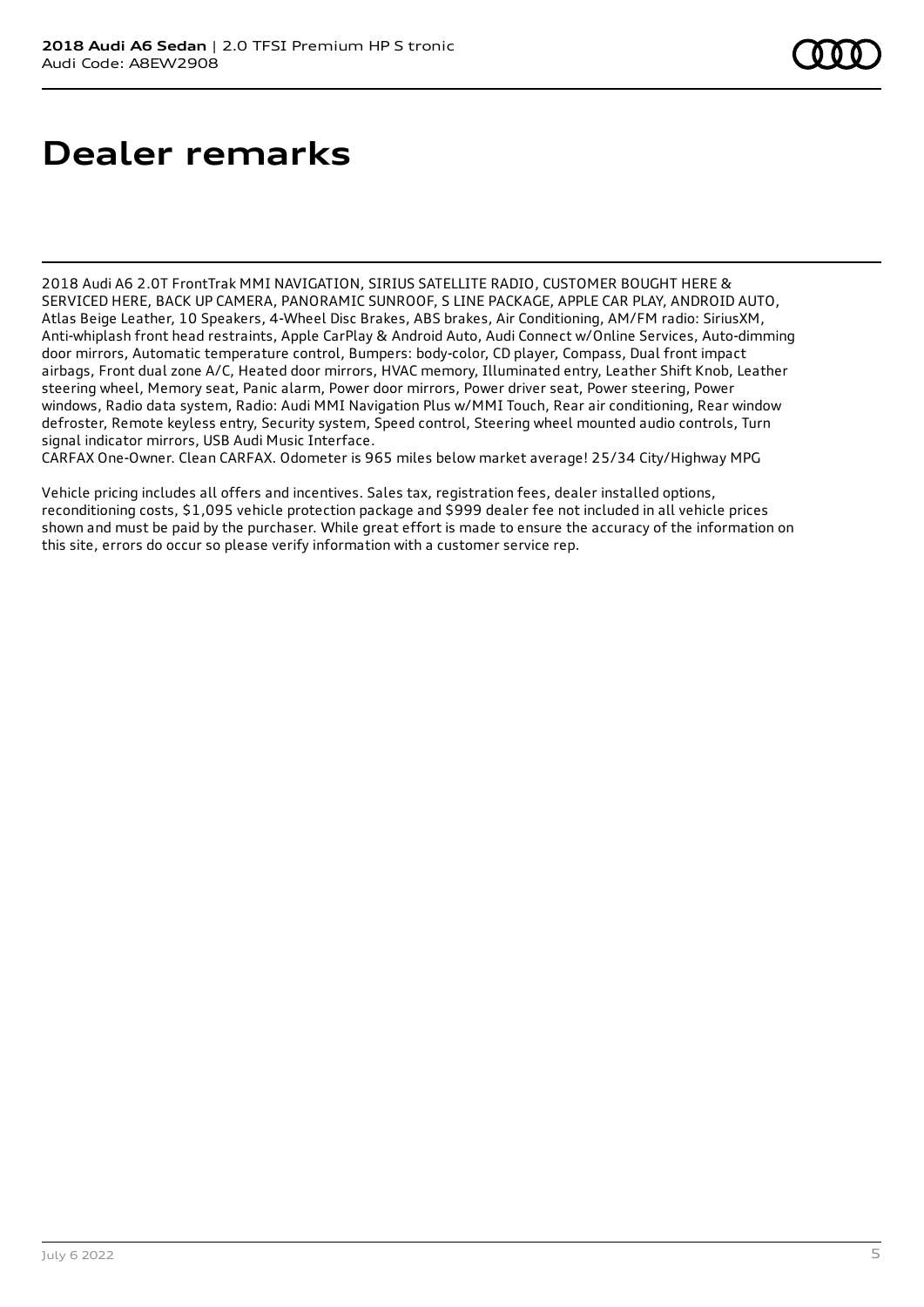## **Technical Specifications**

**(1/2)**

### **engine**

| Engine type                                | Four-cylinder                                 | Warranty                 | 4-year/50,000-mile Audi New                                              |
|--------------------------------------------|-----------------------------------------------|--------------------------|--------------------------------------------------------------------------|
| Acceleration (0 - 60                       | 6.7 seconds seconds                           |                          | Vehicle Limited Warranty                                                 |
| mph)                                       |                                               | Maintenance              | 12-month/10,000-mile (whichever<br>occurs first) NO CHARGE first         |
| Power Level                                | 40                                            |                          | scheduled                                                                |
| Engine block                               | Cast-iron                                     |                          |                                                                          |
| Displacement                               | 2.01                                          | <b>Electrical system</b> |                                                                          |
| Cylinder head                              | Aluminum-alloy                                |                          |                                                                          |
| Max. output ps/hp                          | 252 @ 5,000 - 6,000 @ rpm                     | Alternator               | 14 Volts - 120-180A                                                      |
| stroke                                     | Displacement/Bore and 1,984/82.5 x 92.8 cc/mm | <b>Battery</b>           | 12 Volts - 80Ah                                                          |
| Top track speed <sup>1</sup>               | 130 mph mph                                   | <b>Driveline</b>         |                                                                          |
| Torque                                     | 273 @ 1,600 - 4,500 lb-ft@rpm                 | Gear ratios: 6th         | 0.508:1                                                                  |
| Valvetrain                                 | 16-valve DOHC with valvelift<br>system        | Gear ratios: Final Drive | 4.234:1                                                                  |
|                                            |                                               | Gear ratios: 7th         | 0.386:1                                                                  |
| steering                                   |                                               | Gear ratios: 4th         | 1.057:1                                                                  |
| Steering type                              | Electromechanical power steering              | Transmission             | Seven-speed S tronic® dual-clutch<br>transmission with front-wheel drive |
|                                            | system                                        | Gear ratios: 5th         | 0.738:1                                                                  |
| Turning diameter, curb- 39.0 ft<br>to-curb |                                               | Gear ratios: 2nd         | 2.190:1                                                                  |
| Steering ratio                             | 16.1:1                                        | Gear ratios: 3rd         | 1.517:1                                                                  |
|                                            |                                               | Gear ratios: Reverse     | 2.750:1                                                                  |
| suspension                                 |                                               | Gear ratios: 1st         | 3.188:1                                                                  |
| Front axle                                 | Five-link front suspension                    | <b>Brake system</b>      |                                                                          |
| Rear axle                                  | Trapezoidal-link rear suspension              |                          |                                                                          |
|                                            |                                               | Front brakes             | 13.6 (ventilated disc) in                                                |

Rear brakes 13.0 (ventilated disc) in

**warranty**

#### **body**

Material **Aluminum** exterior body panels and a steel chassis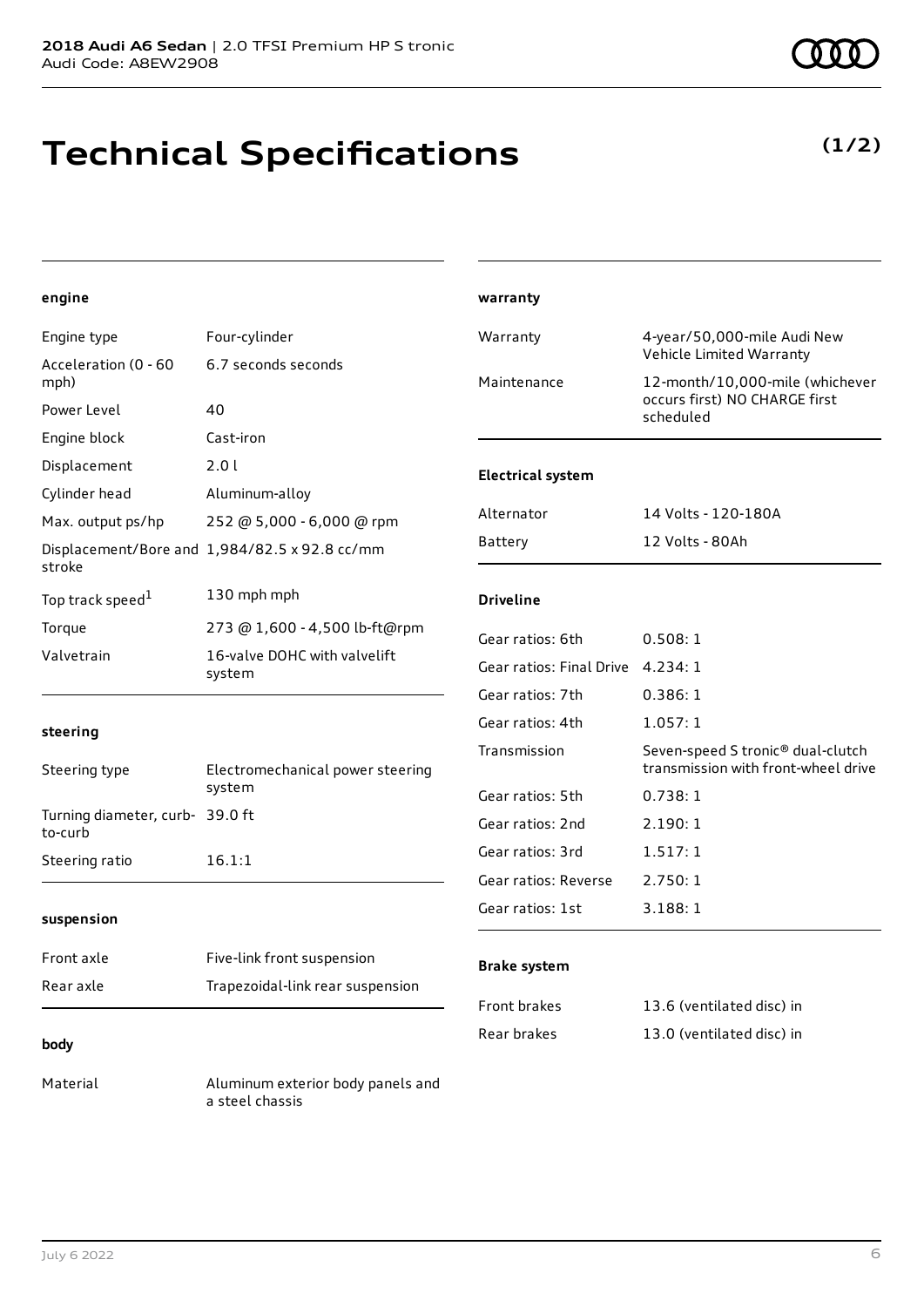## **Technical Specifications**

### **Exterior Measurements**

| Height                           | 57.8 in   |
|----------------------------------|-----------|
| Overall width without<br>mirrors | 73.8 in   |
| Length                           | 194.2 in  |
| Wheelbase                        | 114.6 in  |
| Drag coefficient                 | $0.28$ Cw |
| Overall width with<br>mirrors    | 82.1 in   |
| Track rear                       | 63.7 in   |
| <b>Track front</b>               | 64.1 in   |
| Curb weight                      | 3,803 lb  |

### **Interior measurements**

| Seating capacity                          | 5                    |
|-------------------------------------------|----------------------|
| Shoulder room, rear                       | 56.3 in              |
| Head room with front<br>sunroof           | 37.2 in              |
| Leg room, rear                            | 37.4 in              |
| Shoulder room, front                      | 57.5 in              |
| Head room with rear<br>sunroof            | 37.8 in              |
| Leg room, front                           | $41.3$ in            |
| Cargo volume, rear<br>seatbacks up/folded | 14.1/NA cu ft, cu ft |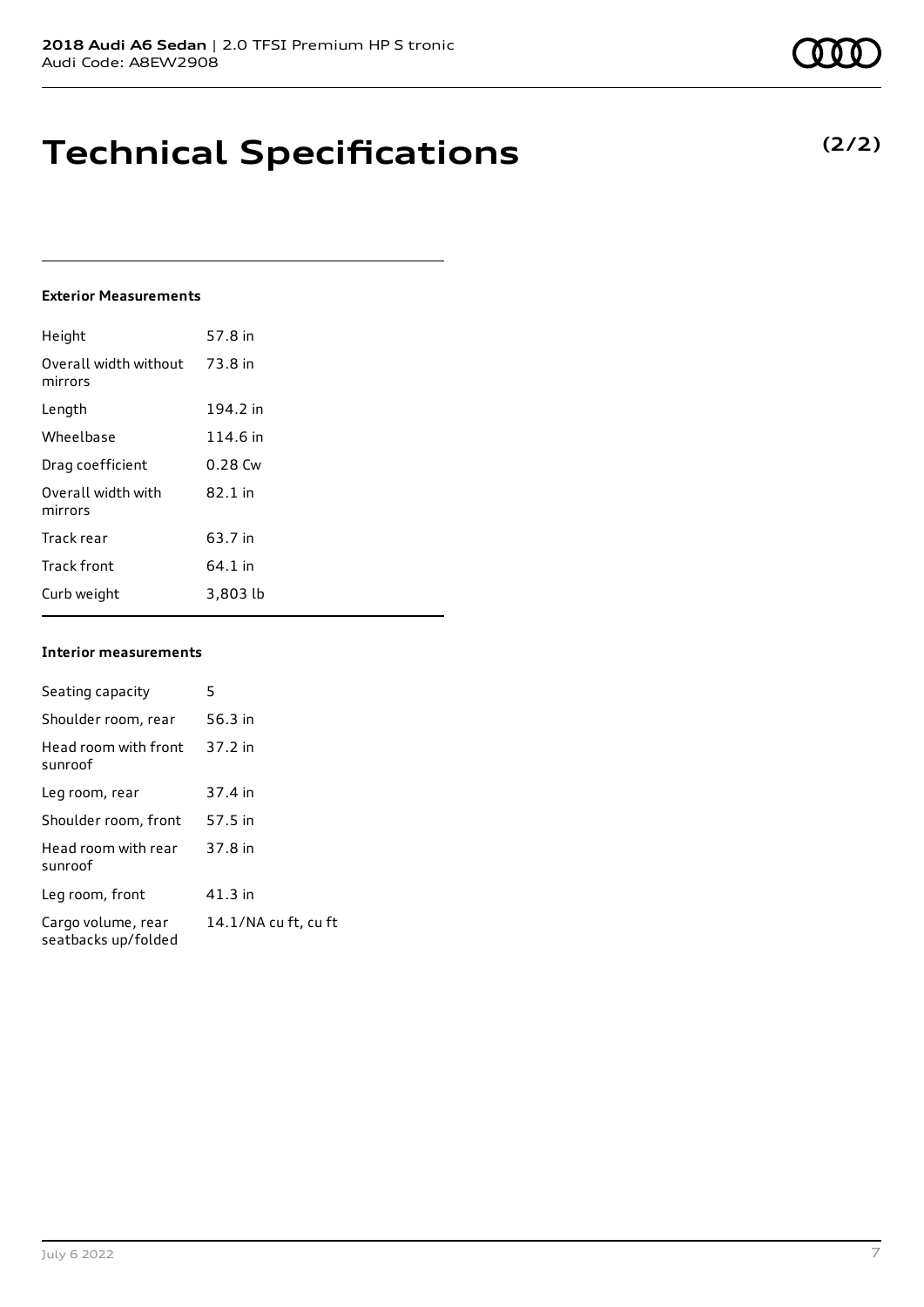## **Consumption- and emission**

### **Consumption by NEDC**

| urban       | $25$ mpg |
|-------------|----------|
| extra-urban | 34 mpg   |
| combined    | 28 mpg   |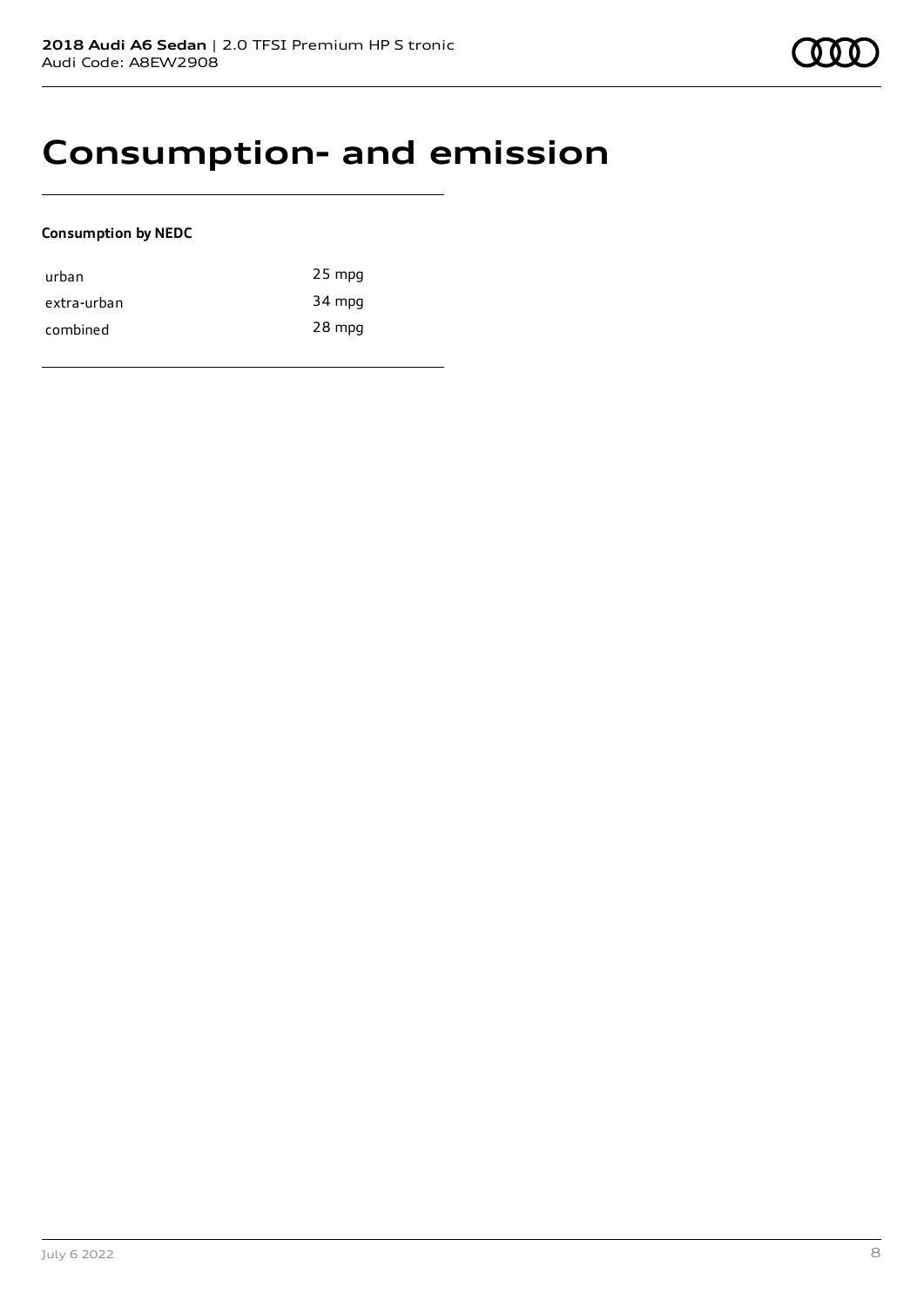## **Contact**

Dealer **Audi Coral Springs**

5555 N State Road 7 33073 Coral Springs FL

Phone: 9545098960 FAX: 9545098966

www: [https://www.coralspringsaudifl.com](https://www.coralspringsaudifl.com/)